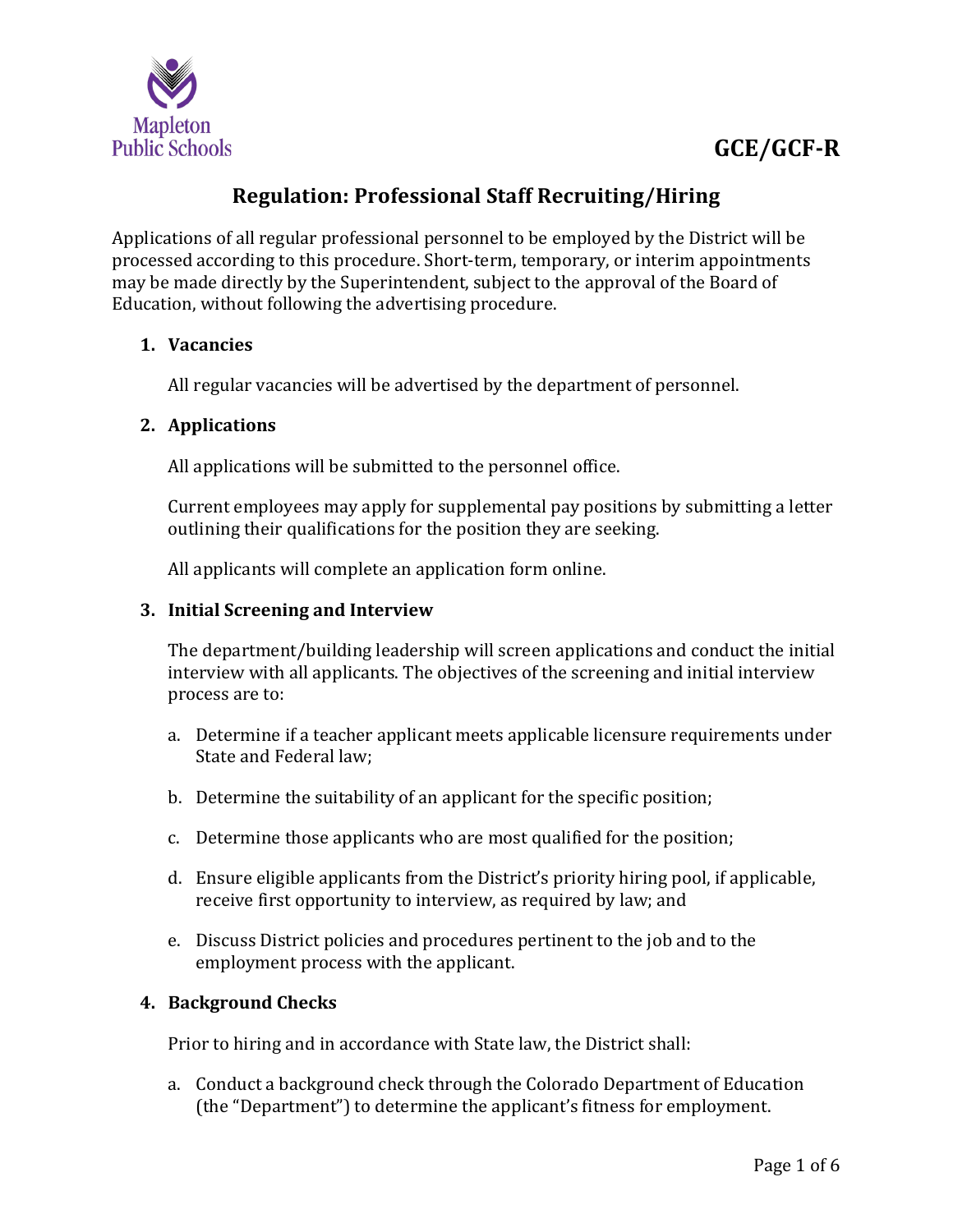

# **GCE/GCF-R**

The Department's records shall indicate if the applicant has been convicted of, pled *nolo contendere* to, or received a deferred sentence for a felony or misdemeanor offense involving unlawful sexual behavior, unlawful behavior involving children, or domestic violence. The Department shall provide any available information to indicate whether the applicant has been dismissed by, or resigned from, any school district as a result of an allegation of unlawful behavior involving a child, including unlawful sexual behavior which was supported by a preponderance of evidence according to information provided to the Department by a school district and confirmed by the Department in accordance with State law. The Department shall also provide information regarding whether the applicant's license or certification has ever been denied, suspended, revoked, or annulled in any state, including but not limited to any information gained as a result of an inquiry to a national teacher information clearinghouse.

Information of this type that is learned from a different source shall be reported by the District to the Department.

The Department will not disclose any information reported by a school district unless and until the Department confirms that the allegation resulted in the person's name being placed on the state central registry of child protection.

An individual who is terminated or an applicant who is disqualified from employment for a felony domestic violence conviction and/or a felony drug offense may reapply for employment after five years have passed from the date the offense was committed as long as the individual can show successful completion of any court-ordered treatment. The District may conduct an assessment to determine if the applicant poses a risk to students or staff, and may allow the applicant to submit a written request for reconsideration. Final decisions will be made by the Superintendent (or designee) in accordance with State law.

b. Contact previous employers of the applicant to obtain information or recommendations relevant to the applicant's fitness for employment.

### **5. Fingerprinting Non-Licensed Administrators**

a. All non-licensed applicants selected for employment in an administrative position must submit a complete set of fingerprints taken by a qualified law enforcement agency, an authorized District employee, or any third party approved by the Colorado Bureau of Investigation.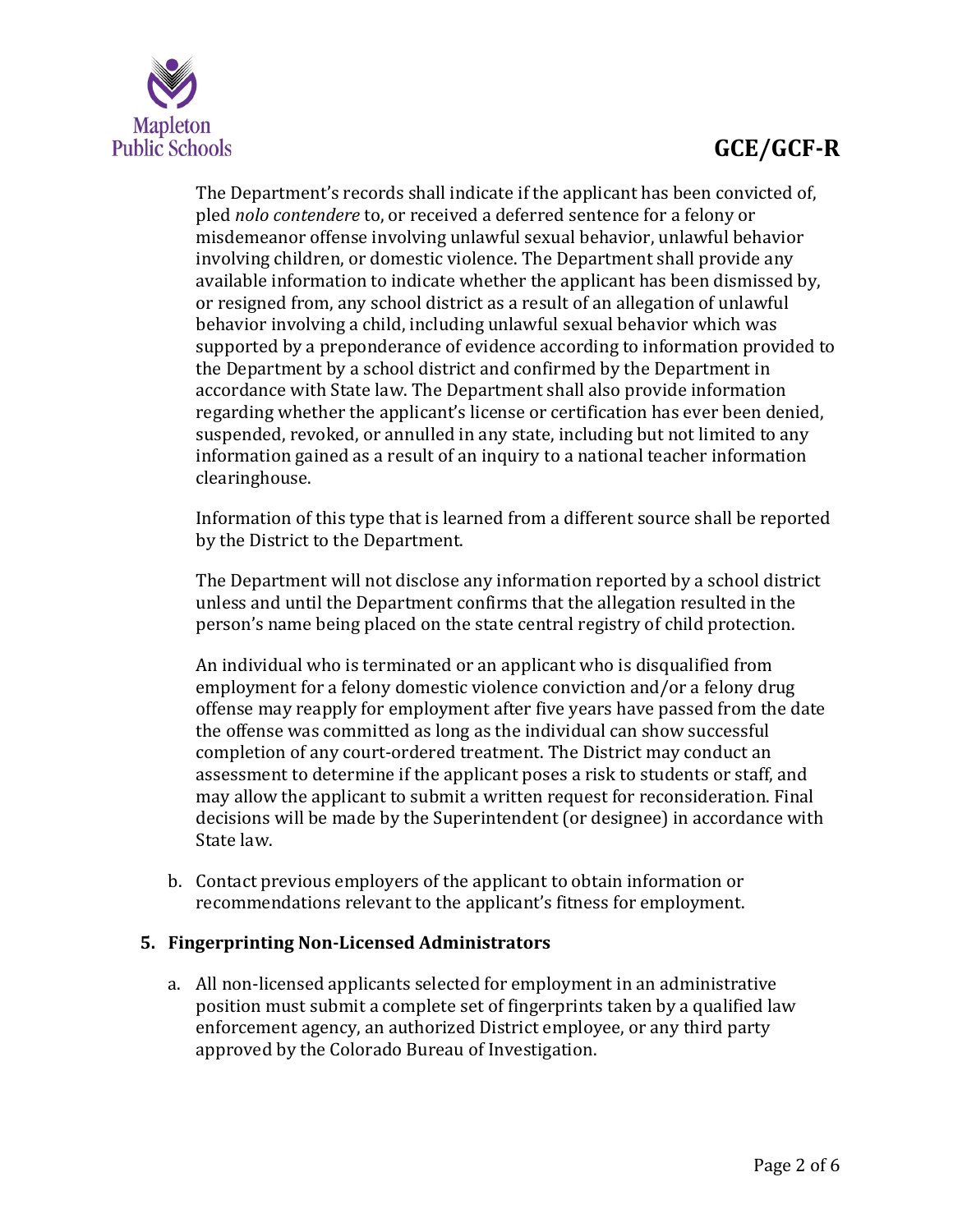

- b. Pursuant to Federal law, the District shall notify applicants fingerprinted pursuant to this policy/regulation that the fingerprints will be used to check the criminal history records of the Federal Bureau of Investigation (FBI) by providing Exhibit GBEB-E1 (Notice to Applicant) to each individual and requiring acknowledgement by signing Exhibit GBEB-E2 (Privacy Act Notification). The District shall retain a copy of GBEB-E2 as documentation that the notification was provided.
- c. Non-licensed applicants selected for employment must also submit a notarized, completed form as required by State law. On the form the applicant must certify, under penalty of perjury, whether or not he/she has ever been convicted of a felony or misdemeanor offense (not including any misdemeanor traffic offense). The form must specify the felony or misdemeanor offense, the date of conviction, and the court entering judgment.
	- i. State law defines "convicted" as: "[A] conviction by a jury or by a court and shall also include the forfeiture of any bail, bond, or other security deposited to secure appearance by a person charged with a felony or misdemeanor, the payment of a fine, a guilty plea accepted by a court, a plea of nolo contendere, and the imposition of a deferred sentence or suspended sentence by the court." C.R.S. 22-32-109.8(8)(a).
	- ii. Any District form used to certify an applicant's criminal history should reflect this broad definition of "convicted" to ensure that applicants disclose the legally required information.
- d. The District will release the fingerprints to the Colorado Bureau of Investigation for the purpose of conducting a State and national fingerprint-based criminal history records check utilizing the records of the Colorado Bureau of Investigation and the Federal Bureau of Investigation. When the results of the fingerprint-based criminal history record check reveal a record of arrest without a disposition, the District shall require the employee to submit to a name-based criminal history record check.
- e. Although an applicant may be conditionally employed prior to receiving the results, he or she may be terminated if the results are inconsistent with the information provided on the form. In accordance with State law, the employee or applicant shall be terminated or disqualified from employment in the District if the results disclose a conviction for any of the following offenses:
	- i. felony child abuse, as defined in C.R.S. § 18-6-401;
	- ii. a crime of violence, as defined in C.R.S.  $\S$  18-1.3-406(2);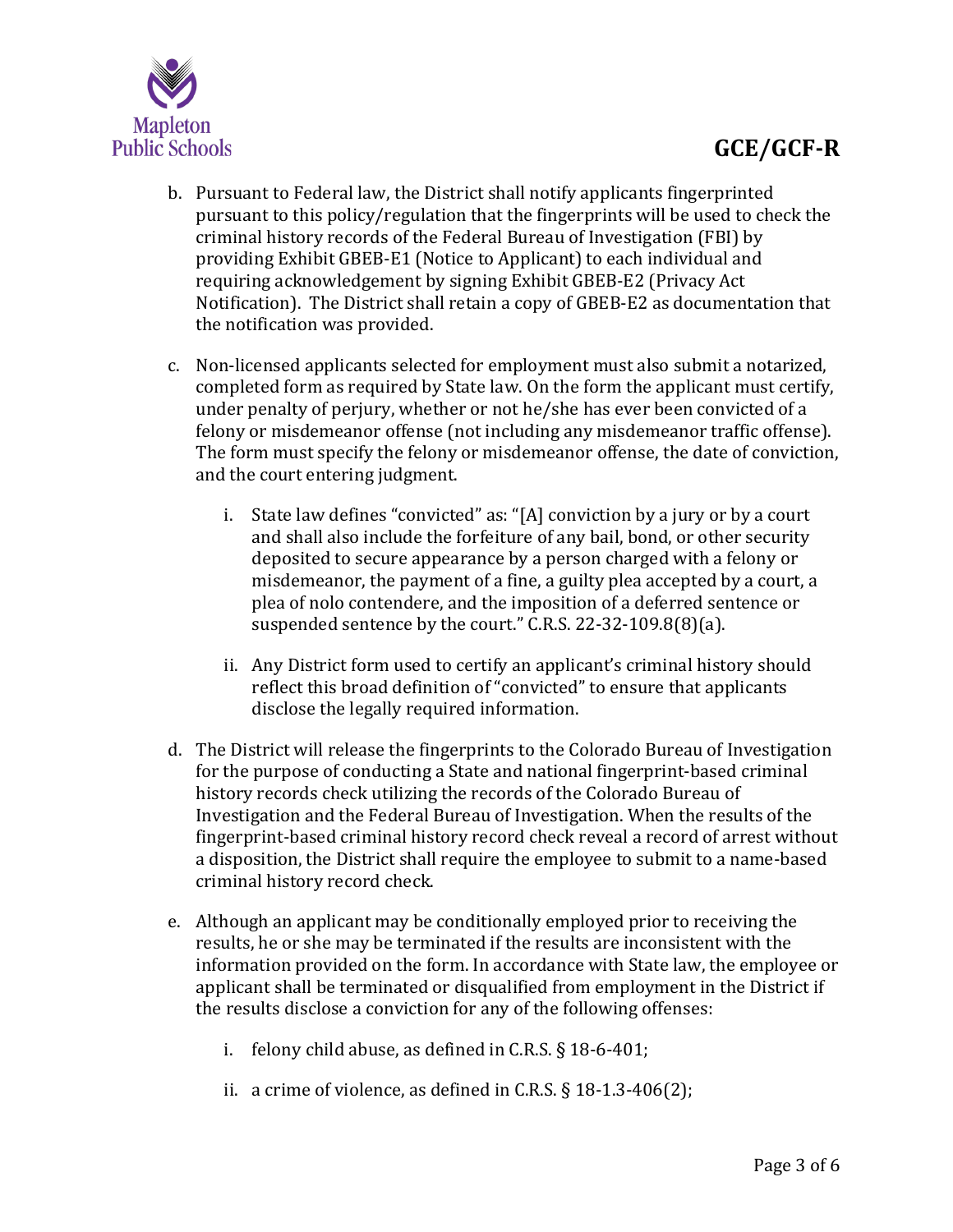

- iii. a felony involving unlawful sexual behavior, as defined in C.R.S. § 16-22- 102(9);
- iv. a felony domestic violence offense, as defined in C.R.S. § 18-6-800.3;
- v. a felony drug offense, as defined in C.R.S. § 18-18-401 *et seq*., committed on or after August 25, 2012;
- vi. felony indecent exposure, as defined in C.R.S. § 18-7-302;
- vii. an attempt, solicitation, or conspiracy to commit any of the offenses described in items i-vi; or
- viii.an offense committed outside of this State, which if committed in this State would constitute an offense described in items i-vii.

The District shall notify the district attorney of inconsistent results for action or possible prosecution.

- f. The District will charge the applicant a nonrefundable fee to be determined by the Board to cover the direct and indirect costs of fingerprint processing. The applicant may pay the fee over a period of 60 days after employment. The fee will be credited to the fingerprint processing account.
- g. The Colorado Bureau of Investigation may periodically submit a report to the Colorado Department of Education (CDE) regarding employees previously subject to a fingerprint-based background check. CDE will then provide that information to the District. In accordance with State law, the District will crosscheck its employee list with the information provided and take appropriate action if necessary.
- h. In accordance with State law, the District will submit the name, date of birth, and social security number for each non-licensed employee to the Colorado Department of Education (CDE). The District shall notify CDE of any nonlicensed persons who are no longer employed by the District at the beginning of each semester.

### **6. Credit Reports**

The District will not obtain a credit report on an applicant without first notifying the individual in writing, in a document consisting solely of the notice, that the District would like to obtain a credit report and requesting the individual's written authorization to obtain the report. A credit report will only be requested when the applicant submits a written authorization.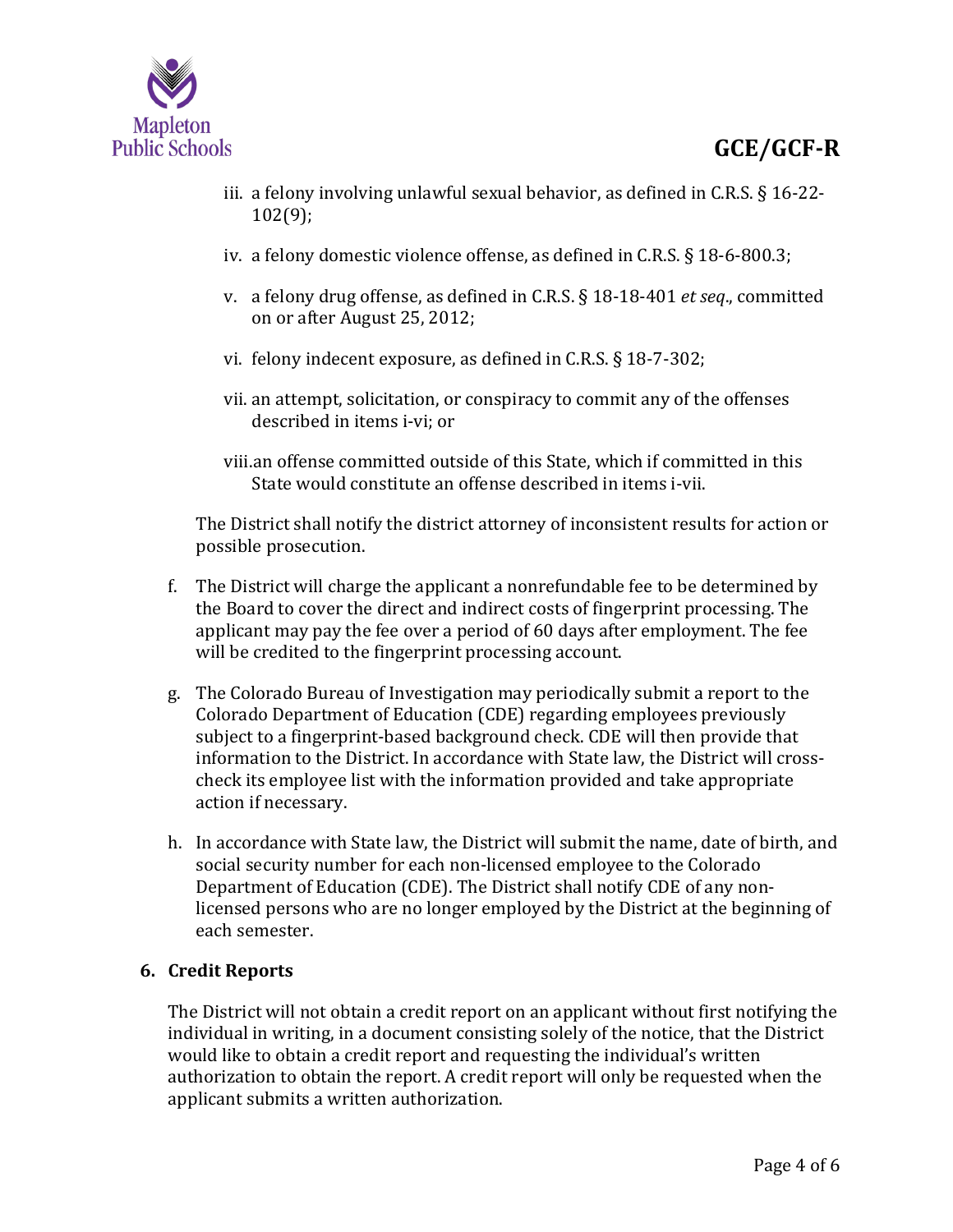

The District will not rely on a credit report in denying an application unless the District has first supplied the applicant with a disclosure that includes a copy of the credit report and a summary of the applicant's rights. If an application for employment is denied because of the credit report, the District will give the applicant notice that the action has been taken, as well as:

- a. the name, address and phone number of the credit bureau supplying the report;
- b. a statement that the credit bureau was not involved in the decision to deny the application; and
- c. a notice of the applicant's right to dispute the information in the report.

### **7. Selection**

In the selection of secondary teachers, the school director and department chairperson will interview the qualified applicants. The decision regarding selection will be made by the school director, considering mutual consent placement provisions in law where applicable.

In the selection of elementary teachers, the school director will interview the qualified applicants. The decision regarding selection will be made by the school director and/or personnel director, considering mutual consent placement provisions in law where applicable.

In the selection of athletic coaches, the school director and director of athletics will interview the qualified applicants, and the decision regarding selection will be made by the school director, the director of athletics, and/or the personnel director. In the selection of assistant athletic coaches, the head coach of that sport will be involved in the interview process.

In the selection of department chairpersons, the school director and director of secondary education will interview the qualified applicants, and the decision regarding selection will be made by the school director, the director of secondary education, and/or the personnel director.

If the department chairman, director of athletics, head coach, personnel director, or director of secondary education are not available at a time when a selection must be made, the selection will be made by those applicable persons present under the specific direction of the Superintendent.

### **8. Contract or Job Offer**